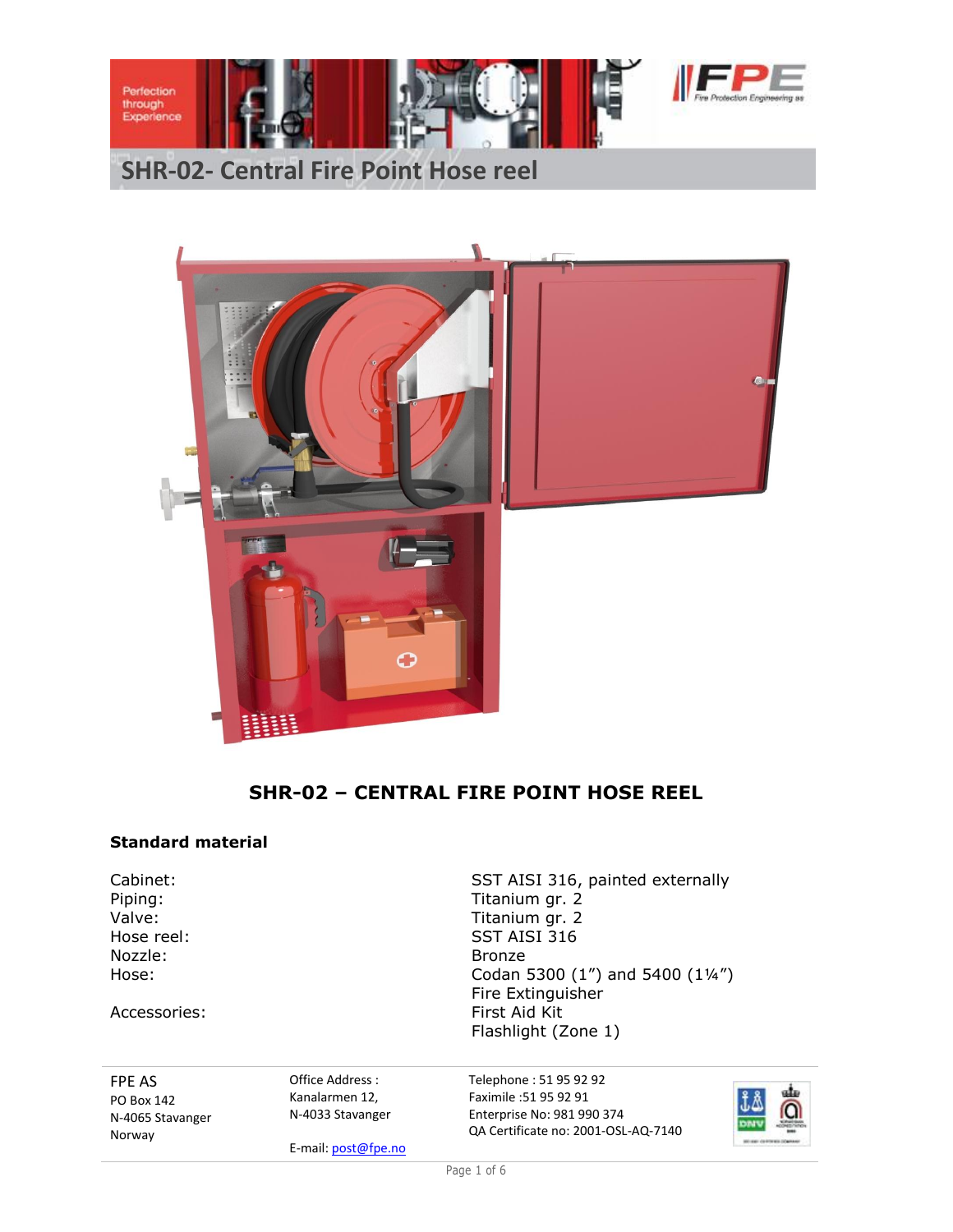

### **Installation**

Mount: Bolt to deck.

## **Operation**

Open isolation valve, remove hose to required length, open nozzle. This model includes a rigid wall mount cabinet. Suitable for installation indoors, the hose reel is typically inside living quarters, workshops and other technical rooms. The cabinet door opens 180 degrees. The hose reel is fixed to a separate bracket that also swings out 180 degrees.

### **Options**

| • Cunifer CU 90/10 w/ Alubronze valve<br>• Super Duplex Stainless Steel |  |  |  |  |  |
|-------------------------------------------------------------------------|--|--|--|--|--|
| • Restriction Orifice<br>• Pressure Control Valve                       |  |  |  |  |  |
| • Project Preference                                                    |  |  |  |  |  |
| • Insulation<br>• Heater (Zone 1 Certified)                             |  |  |  |  |  |
| • Hose Size                                                             |  |  |  |  |  |
| • Project Preference                                                    |  |  |  |  |  |
| • Seal weld w/ 309 filler wire (316SS to C.S.)                          |  |  |  |  |  |
| • Customer Preference*                                                  |  |  |  |  |  |
| * Accessories beyond standard may increase cabinet size.                |  |  |  |  |  |
| 20 barg (290 psig)                                                      |  |  |  |  |  |
|                                                                         |  |  |  |  |  |

FPE AS PO Box 142 N-4065 Stavanger Norway

Office Address : Kanalarmen 12, N-4033 Stavanger

**Test pressure:** 30 barg (435 psig)

E-mail: post@fpe.no

Telephone : 51 95 92 92 Faximile :51 95 92 91 Enterprise No: 981 990 374 QA Certificate no: 2001-OSL-AQ-7140

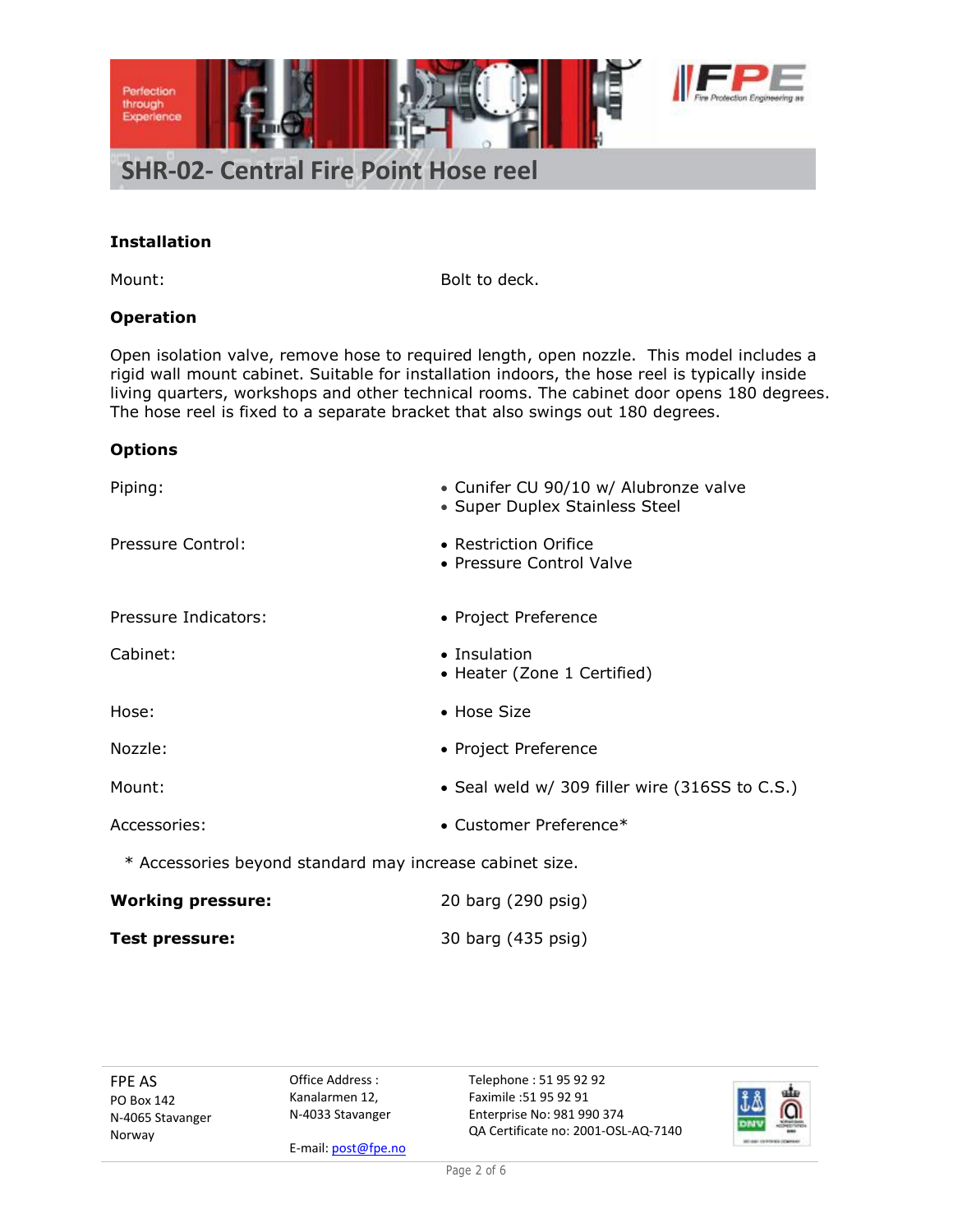

|                                       | Table 1: SHR-02-XX Dimension and Weight Data |                          |         |         |         |        |  |  |
|---------------------------------------|----------------------------------------------|--------------------------|---------|---------|---------|--------|--|--|
|                                       | <b>Type</b>                                  | Hose size $-$            | Cabinet | Cabinet | Cabinet | Weight |  |  |
|                                       |                                              | length                   | Width   | Height  | Depth   | (kg)   |  |  |
|                                       |                                              | (in x meter)             | (mm)    | (mm)    | (mm)    |        |  |  |
|                                       | SHR-02-25                                    | $1 \times 25$            | 900     | 1600*   | 390     | 160    |  |  |
|                                       | SHR-02-32                                    | $1\frac{1}{4} \times 25$ | 900     | 1600*   | 390     | 160    |  |  |
| * Excluding pedestal, height = 800 mm |                                              |                          |         |         |         |        |  |  |

### **Table 2: SHR-02-XX Flow Data**

| Hose reel Inlet Pressure                                                 | SHR-02-25        | SHR-02-32        |  |  |  |  |  |
|--------------------------------------------------------------------------|------------------|------------------|--|--|--|--|--|
|                                                                          | w/ 60 gpm nozzle | w/ 60 gpm nozzle |  |  |  |  |  |
|                                                                          |                  |                  |  |  |  |  |  |
| barg (psig)                                                              | lpm (gpm)        | lpm (gpm)        |  |  |  |  |  |
| 6(87)                                                                    | 112 (30)         | 164 (43)         |  |  |  |  |  |
| 8 (116)                                                                  | 130 (34)         | 190 (50)         |  |  |  |  |  |
| 10 (145)                                                                 | 145 (38)         | 211 (56)         |  |  |  |  |  |
| Notes:                                                                   |                  |                  |  |  |  |  |  |
| 1. Nozzle ratings imply XX gpm at 100 psi (7barg) nozzle inlet pressure. |                  |                  |  |  |  |  |  |
|                                                                          |                  |                  |  |  |  |  |  |

FPE AS PO Box 142 N-4065 Stavanger Norway

Office Address : Kanalarmen 12, N-4033 Stavanger

E-mail: post@fpe.no

Telephone : 51 95 92 92 Faximile :51 95 92 91 Enterprise No: 981 990 374 QA Certificate no: 2001-OSL-AQ-7140

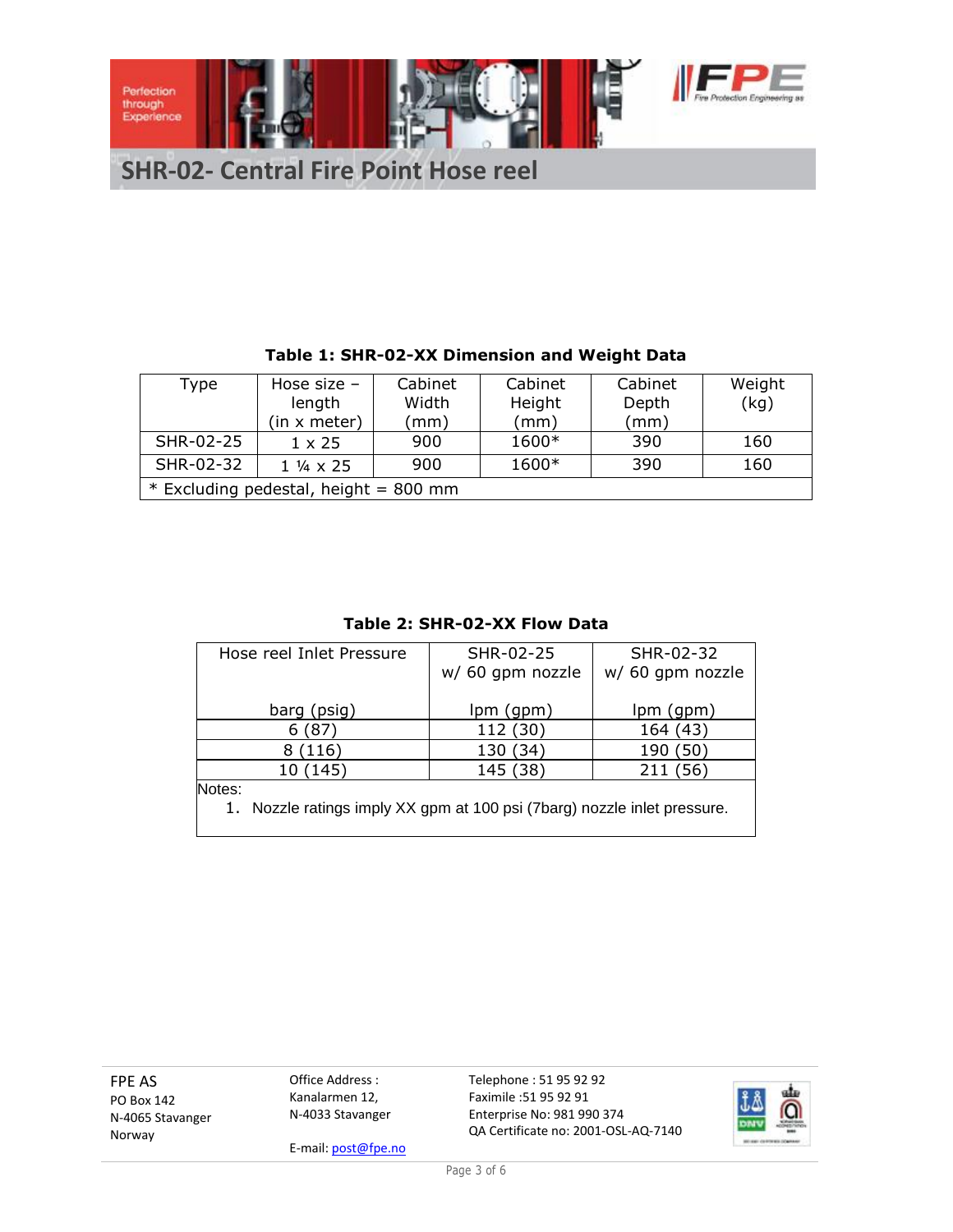

**P&ID**



FPE AS PO Box 142 N-4065 Stavanger Norway

Office Address : Kanalarmen 12, N-4033 Stavanger

E-mail: post@fpe.no

Telephone : 51 95 92 92 Faximile :51 95 92 91 Enterprise No: 981 990 374 QA Certificate no: 2001-OSL-AQ-7140

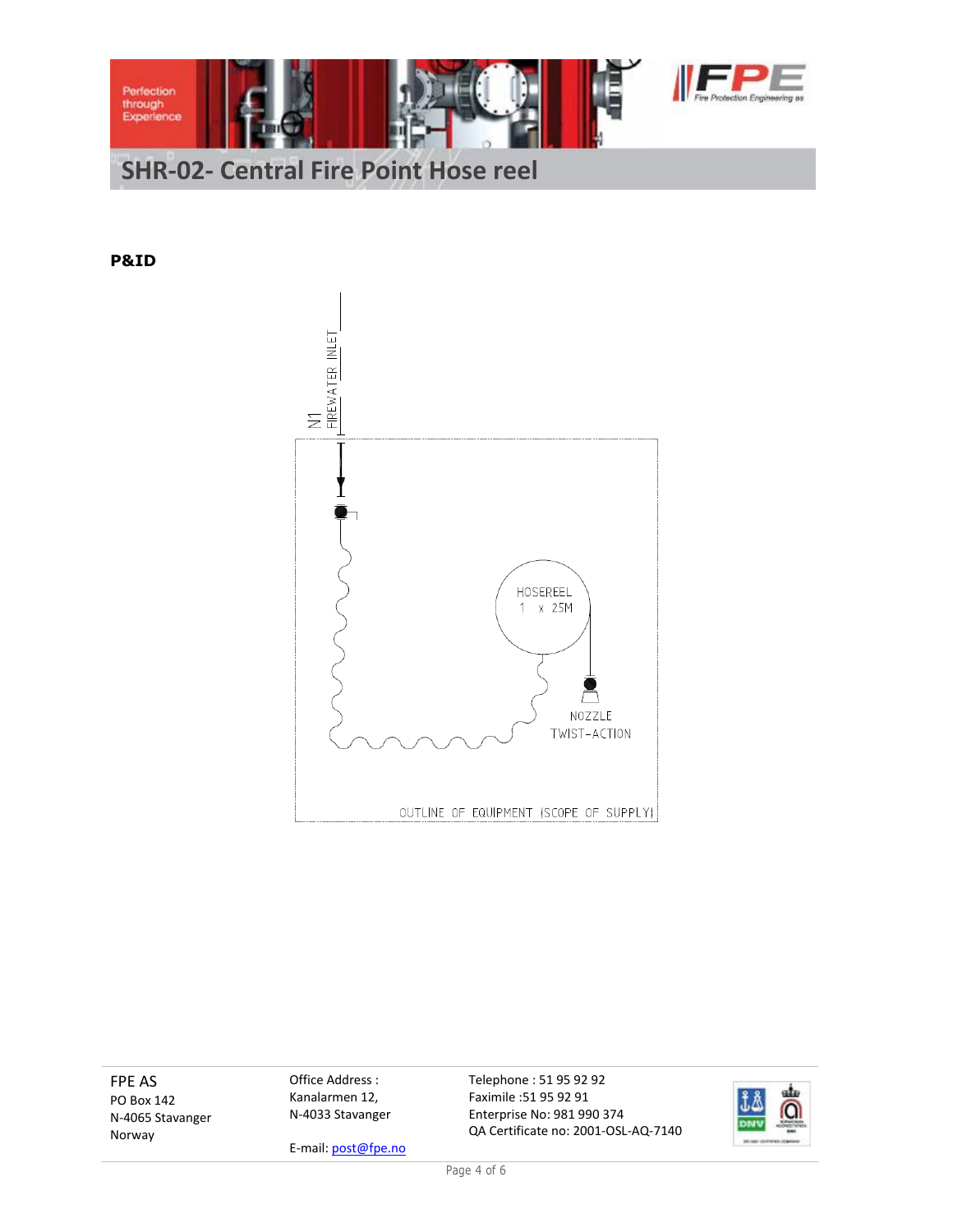

# **SHR-02- Central Fire Point Hose reel**



FPE AS PO Box 142 N-4065 Stavanger Norway

Office Address : Kanalarmen 12, N-4033 Stavanger

E-mail: post@fpe.no

Telephone : 51 95 92 92 Faximile :51 95 92 91 Enterprise No: 981 990 374 QA Certificate no: 2001-OSL-AQ-7140



Page 5 of 6